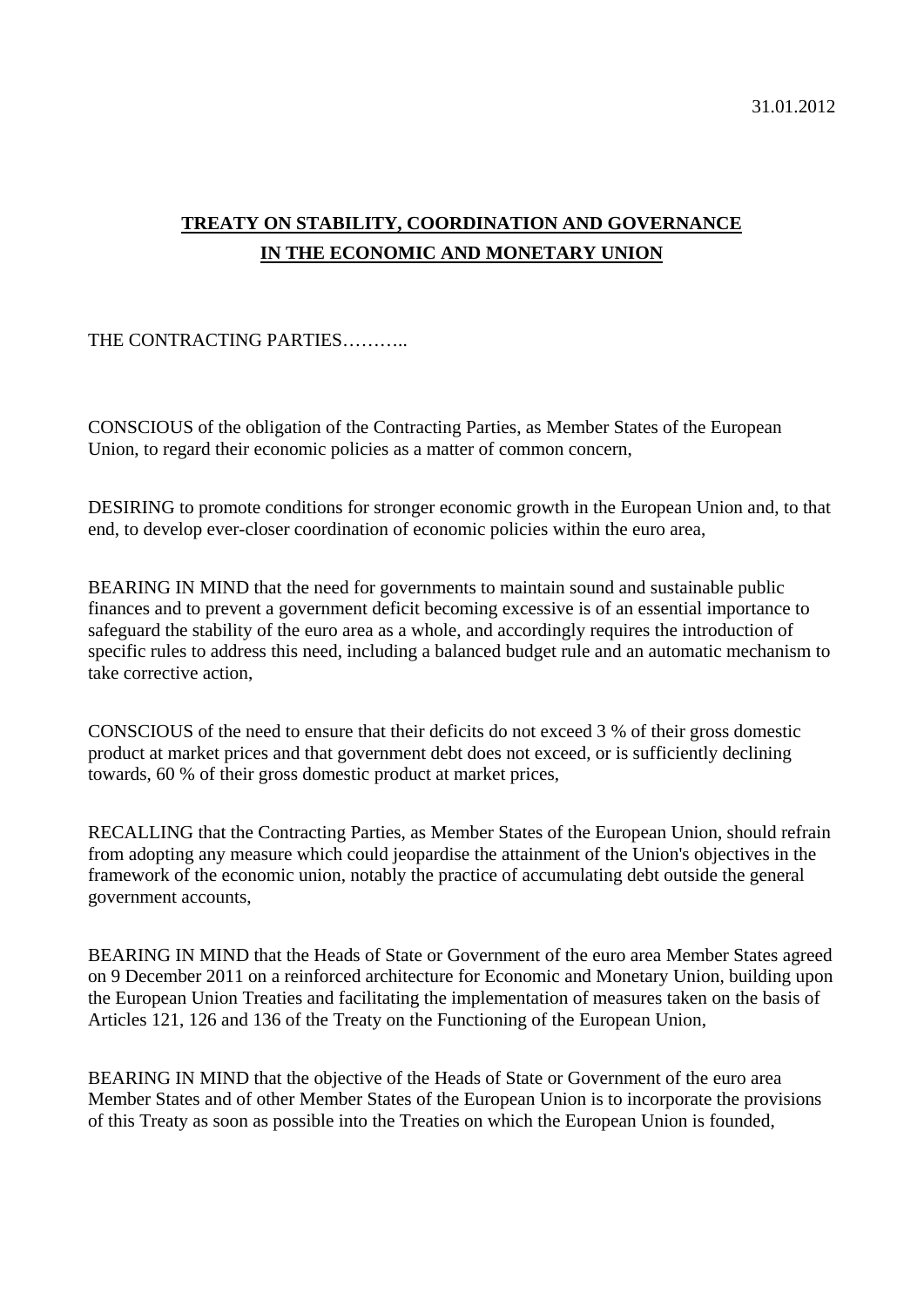WELCOMING the legislative proposals made by the European Commission for the euro area within the framework of the European Union Treaties on 23 November 2011, on the strengthening of economic and budgetary surveillance of Member States experiencing or threatened with serious difficulties with respect to their financial stability, and on common provisions for monitoring and assessing draft budgetary plans and ensuring the correction of excessive deficit of the Member States, and TAKING NOTE of the Commission's intention to present further legislative proposals for the euro area concerning, in particular, ex ante reporting of debt issuance plans, economic partnership programmes detailing structural reforms for Member States in excessive deficit procedure as well as coordination of major economic policy reform plans of Member States,

EXPRESSING their readiness to support proposals which the Commission might present to further strengthen the Stability and Growth Pact by introducing, for Member States whose currency is the euro, a new range for medium term objectives in line with the limits established in this Treaty,

TAKING NOTE that, when reviewing and monitoring the budgetary commitments under this Treaty, the European Commission will act within the framework of its powers as provided by the Treaty on the functioning of the European Union, in particular Articles 121, 126 and 136 thereof,

NOTING in particular that, for the application of the budgetary "Balanced Budget Rule" described in Article 3 of this Treaty, this monitoring will be made through the setting up of country specific medium term objectives and of calendars of convergence, as appropriate, for each Contracting Party,

NOTING that the medium term objectives should be updated regularly on the basis of a commonly agreed method, the main parameters of which are also to be reviewed regularly, reflecting appropriately the risks of explicit and implicit liabilities for public finance, as embodied in the aims of the Stability and Growth Pact,

NOTING that sufficient progress towards the medium term objectives should be evaluated on the basis of an overall assessment with the structural balance as a reference, including an analysis of expenditure net of discretionary revenue measures, in line with the provisions specified under European Union law, in particular Council Regulation (EC) No. 1466/97 of 7 July 1997 on the strengthening of the surveillance of budgetary positions and the surveillance and coordination of budgetary policies, as amended by Regulation (EU) No. 1175/2011 of the European Parliament and of the Council of 16 November 2011 (hereinafter "the revised Stability and Growth Pact"),

NOTING that the correction mechanism to be introduced by the Contracting Parties should aim at correcting deviations from the medium-term objective or the adjustment path including their cumulated impact on government debt dynamics,

NOTING that compliance with the obligation to transpose the "Balanced Budget Rule" into national legal systems through binding and permanent provisions, preferably constitutional, should be subject to the jurisdiction of the Court of Justice of the European Union, in accordance with Article 273 of the Treaty on the Functioning of the European Union,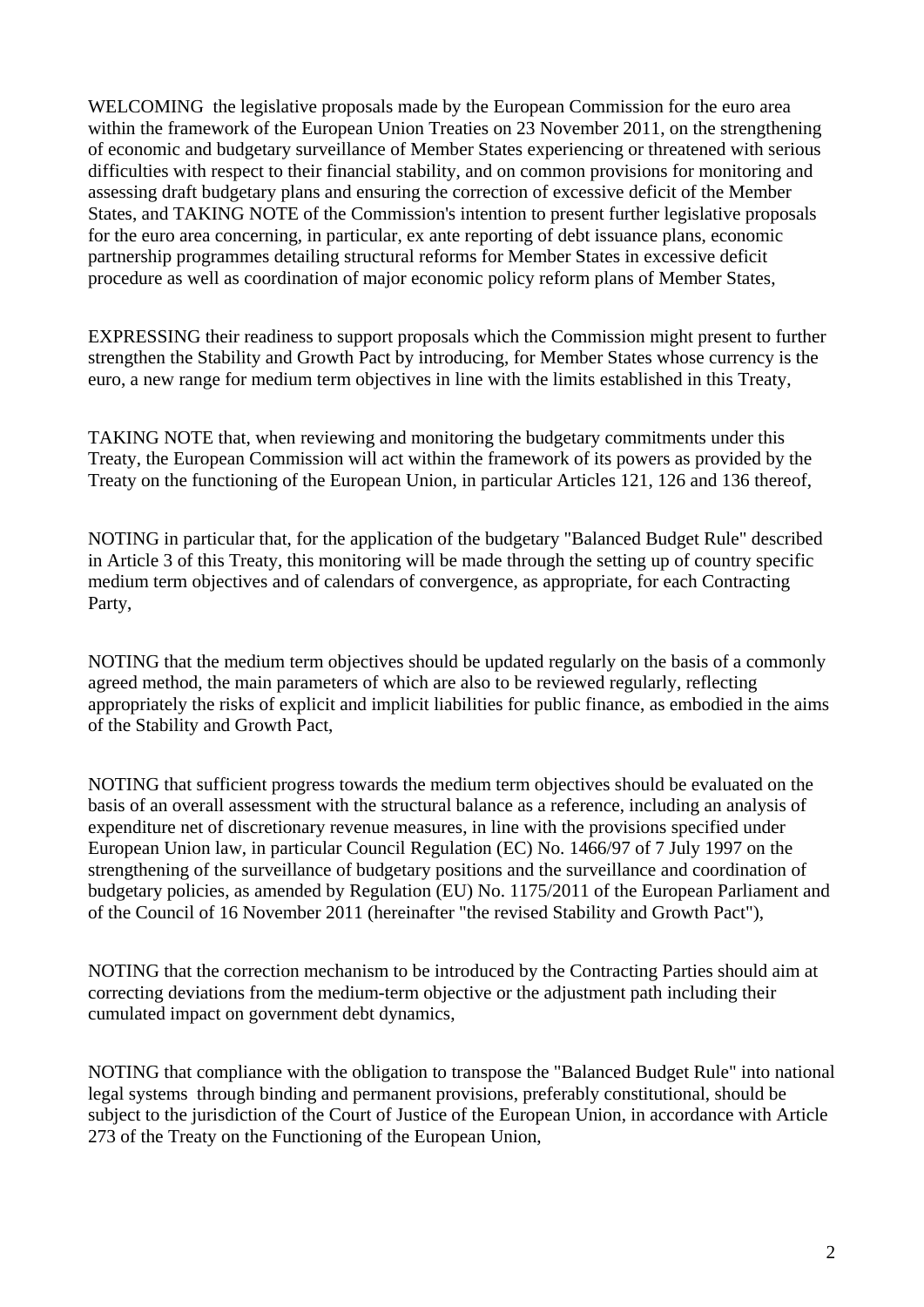RECALLING that Article 260 of the Treaty on the Functioning of the European Union empowers the Court of Justice of the European Union to impose the payment of a lump sum or penalty on a Member State of the European Union having failed to comply with one of its judgments and that the European Commission has established criteria for the determination of the lump sum or penalty to be paid in the framework of that Article,

RECALLING the need to facilitate the adoption of measures under the excessive deficit procedure of the European Union for euro area Contracting Parties whose planned or actual government deficit to gross domestic product exceeds 3%, whilst strongly reinforcing the objective of that procedure, namely to encourage and, if necessary, compel the Member State concerned to reduce a deficit which might be identified,

RECALLING the obligation for those Contracting Parties whose government debt exceeds the 60 % reference value to reduce it at an average rate of one twentieth per year as a benchmark,

BEARING IN MIND the need to respect, in the implementation of this Treaty, the specific role of the social partners, as it is recognized in the laws or national systems of each of the Contracting Parties,

STRESSING that none of the provisions of this Treaty is to be interpreted as altering in any way the economic policy conditions under which financial assistance has been granted to a Contracting Party in a stabilisation programme involving the European Union, its Member States and the International Monetary Fund,

NOTING that the smooth functioning of the Economic and Monetary Union makes it necessary that the Contracting Parties work jointly towards an economic policy where, whilst building upon the mechanisms of economic policy coordination as defined in the European Union Treaties, they take the necessary actions and measures in all the domains which are essential to the good functioning of the euro area,

NOTING, in particular, the wish of the Contracting Parties to make more active use of enhanced cooperation, as provided for in Article 20 of the Treaty on European Union and in Articles 326 to 334 of the Treaty on the Functioning of the European Union, without undermining the internal market, as well as to make full recourse to measures specific to the Member States whose currency is the euro pursuant to Article 136 of the Treaty on the Functioning of the European Union, and to a procedure for the ex ante discussion and coordination among the Contracting Parties whose currency is the euro of all major economic policy reforms planned by them, with a view to benchmarking best practices,

RECALLING the agreement of the Heads of State or Government of the euro area Member States on 26 October 2011 to improve the governance of the euro area, including the holding of at least two Euro Summit meetings per year, to be convened, unless justified by exceptional circumstances, immediately after meetings of the European Council or meetings with the participation of all Contracting Parties having ratified this Treaty,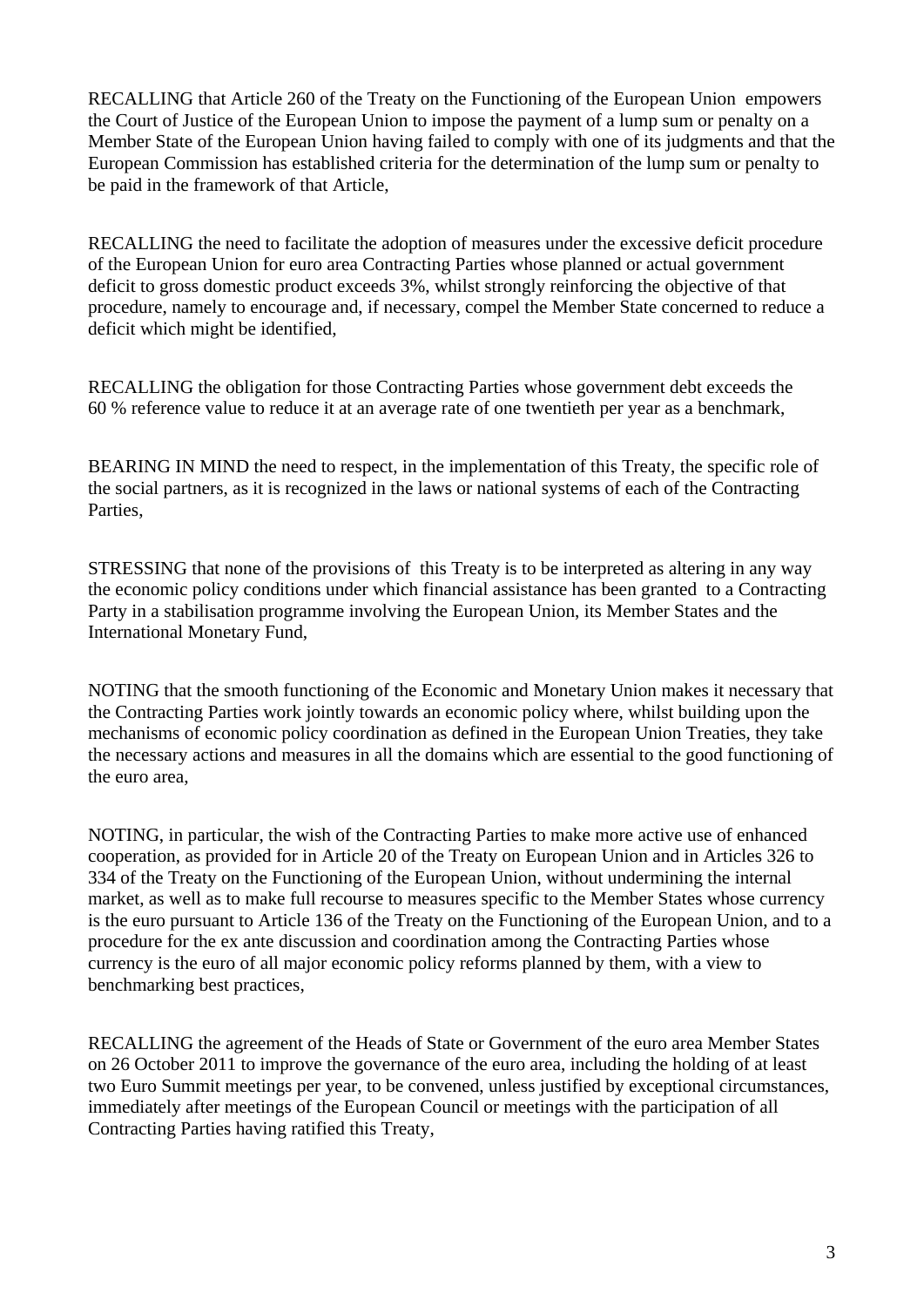RECALLING also the endorsement by the Heads of State or Government of the euro area Member States and of other Member States of the European Union on 25 March 2011 of the Euro Plus Pact which identifies the issues that are essential to fostering competitiveness in the euro area,

STRESSING the importance of the Treaty establishing the European Stability Mechanism as an element of a global strategy to strengthen the Economic and Monetary Union and POINTING OUT that the granting of assistance in the framework of new programmes under the European Stability Mechanism will be conditional, as of 1 March 2013, on the ratification of this Treaty by the Contracting Party concerned and, as soon as the transposition period mentioned in Article 3(2) has expired, on compliance with the requirements of this Article,

NOTING that … are Contracting Parties whose currency is the euro and that, as such, they will be bound by the provisions of this Treaty from the first day of the month following the deposit of their instrument of ratification if the Treaty is in force at that date; NOTING ALSO that … are Contracting Parties which, as Member States of the European Union, have, at the date of signature of this Treaty, a derogation or an exemption from participation in the single currency and may be bound, as long as this derogation or exemption is not abrogated, only by those provisions of Titles III and IV by which they declare, on depositing their instrument of ratification or at a later date, that they intend to be bound,

HAVE AGREED UPON the following provisions:

# TITLE I

# PURPOSE AND SCOPE

## Article 1

1. By this Treaty, the Contracting Parties agree, as Member States of the European Union, to strengthen the economic pillar of the Economic and Monetary Union by adopting a set of rules intended to foster budgetary discipline through a fiscal compact, to strengthen the coordination of economic policies and to improve the governance of the euro area, thereby supporting the achievement of the European Union's objectives for sustainable growth, employment, competitiveness and social cohesion.

2. The provisions of this Treaty shall apply in full to the Contracting Parties whose currency is the euro. They shall also apply to the other Contracting Parties to the extent and under the conditions set out in Article 14.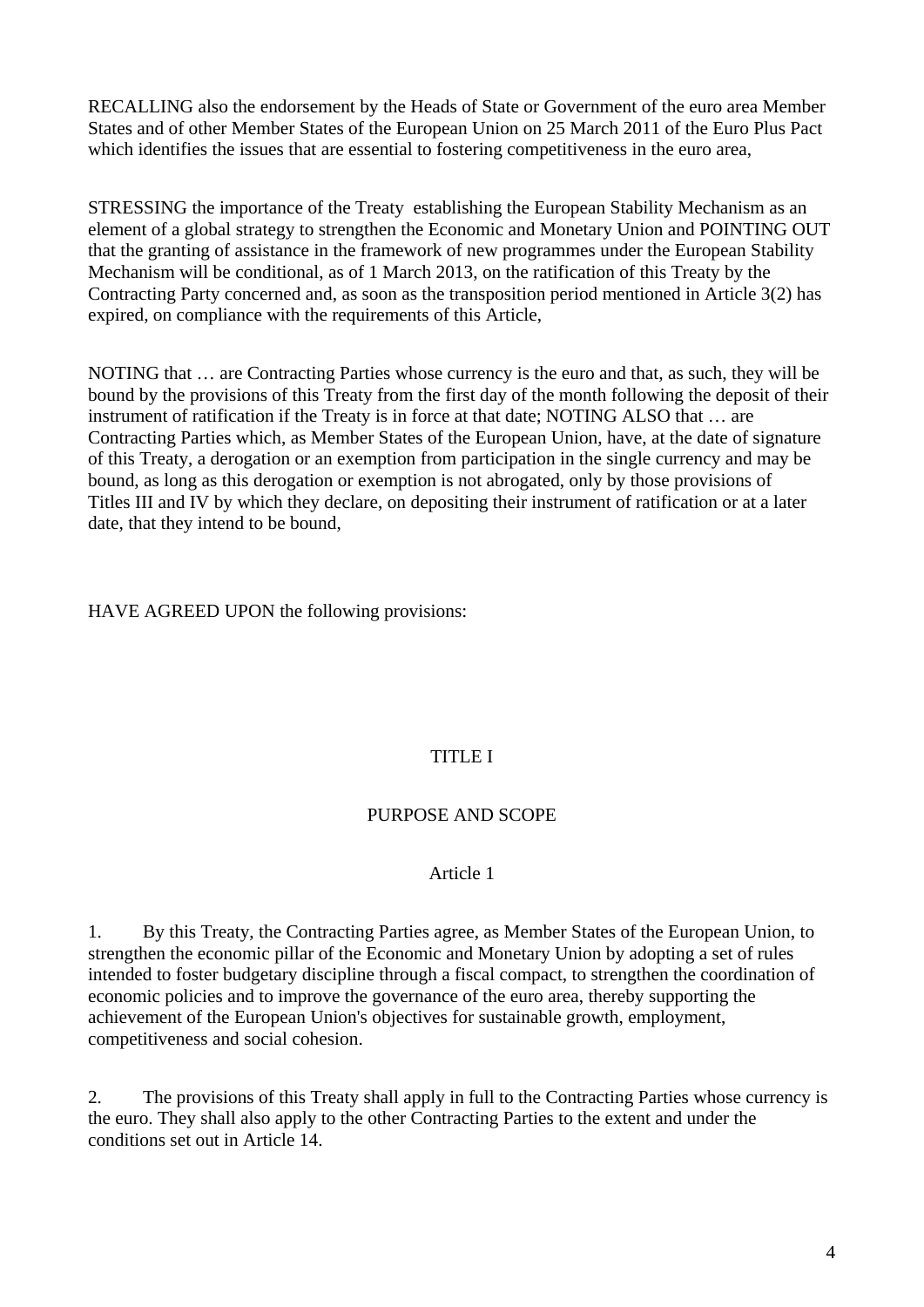#### TITLE II

# CONSISTENCY AND RELATIONSHIP WITH THE LAW OF THE UNION

#### Article 2

1. This Treaty shall be applied and interpreted by the Contracting Parties in conformity with the Treaties on which the European Union is founded, in particular Article 4(3) of the Treaty on European Union, and with European Union law, including procedural law whenever the adoption of secondary legislation is required.

2. The provisions of this Treaty shall apply insofar as they are compatible with the Treaties on which the Union is founded and with European Union law. They shall not encroach upon the competences of the Union to act in the area of the economic union.

# TITLE III

## FISCAL COMPACT

#### Article 3

1. The Contracting Parties shall apply the following rules, in addition and without prejudice to the obligations derived from European Union law:

- a) The budgetary position of the general government shall be balanced or in surplus.
- b) The rule under point a) shall be deemed to be respected if the annual structural balance of the general government is at its country-specific medium-term objective as defined in the revised Stability and Growth Pact with a lower limit of a structural deficit of 0.5 % of the gross domestic product at market prices. The Contracting Parties shall ensure rapid convergence towards their respective medium-term objective. The time frame for such convergence will be proposed by the Commission taking into consideration country-specific sustainability risks. Progress towards and respect of the medium-term objective shall be evaluated on the basis of an overall assessment with the structural balance as a reference, including an analysis of expenditure net of discretionary revenue measures, in line with the provisions of the revised Stability and Growth Pact.
- c) The Contracting Parties may temporarily deviate from their medium-term objective or the adjustment path towards it only in exceptional circumstances as defined in paragraph 3.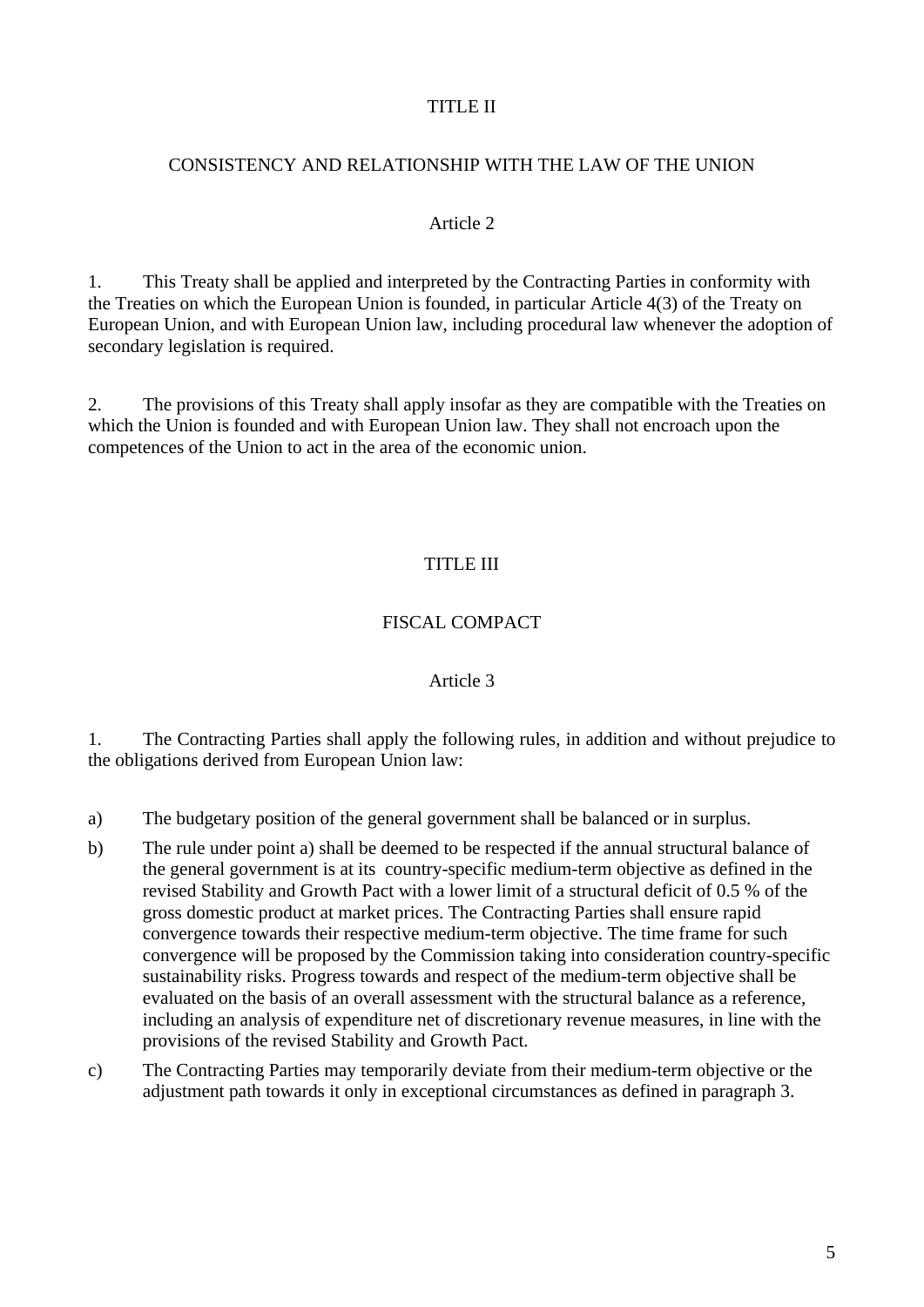- d) Where the ratio of government debt to gross domestic product at market prices is significantly below 60 % and where risks in terms of long-term sustainability of public finances are low, the lower limit of the medium-term objective specified under point b) can reach a structural deficit of at most 1.0 % of the gross domestic product at market prices.
- e) In the event of significant observed deviations from the medium-term objective or the adjustment path towards it, a correction mechanism shall be triggered automatically. The mechanism shall include the obligation of the Contracting Party concerned to implement measures to correct the deviations over a defined period of time.

2. The rules mentioned under paragraph 1 shall take effect in the national law of the Contracting Parties at the latest one year after the entry into force of this Treaty through provisions of binding force and permanent character, preferably constitutional, or otherwise guaranteed to be fully respected and adhered to throughout the national budgetary processes. The Contracting Parties shall put in place at national level the correction mechanism mentioned in paragraph 1.e) on the basis of common principles to be proposed by the European Commission, concerning in particular the nature, the size and the time-frame of the corrective action to be undertaken, also in the case of exceptional circumstances, and the role and independence of the institutions responsible at national level for monitoring the observance of the rules. This mechanism shall fully respect the prerogatives of national Parliaments.

3. For the purposes of this Article, definitions set out in Article 2 of Protocol (No 12) on the excessive deficit procedure annexed to the European Union Treaties shall apply. In addition, "annual structural balance of the general government" refers to the annual cyclically-adjusted balance net of one-off and temporary measures. "Exceptional circumstances" refer to the case of an unusual event outside the control of the Contracting Party concerned which has a major impact on the financial position of the general government or to periods of severe economic downturn as defined in the revised Stability and Growth Pact, provided that the temporary deviation of the Contracting Party concerned does not endanger fiscal sustainability in the medium term.

# Article 4

When the ratio of their general government debt to gross domestic product exceeds the 60 % reference value mentioned under Article 1 of Protocol (No 12), the Contracting Parties shall reduce it at an average rate of one twentieth per year as a benchmark, as provided for in Article 2 of Council Regulation (EC) No. 1467/97 of 7 July 1997 on speeding up and clarifying the implementation of the excessive deficit procedure, as amended by Council Regulation (EU) No. 1177/2011 of 8 November 2011. The existence of an excessive deficit due to the breach of the debt criterion will be decided according to the procedure set forth in Article 126 of the Treaty on the Functioning of the European Union.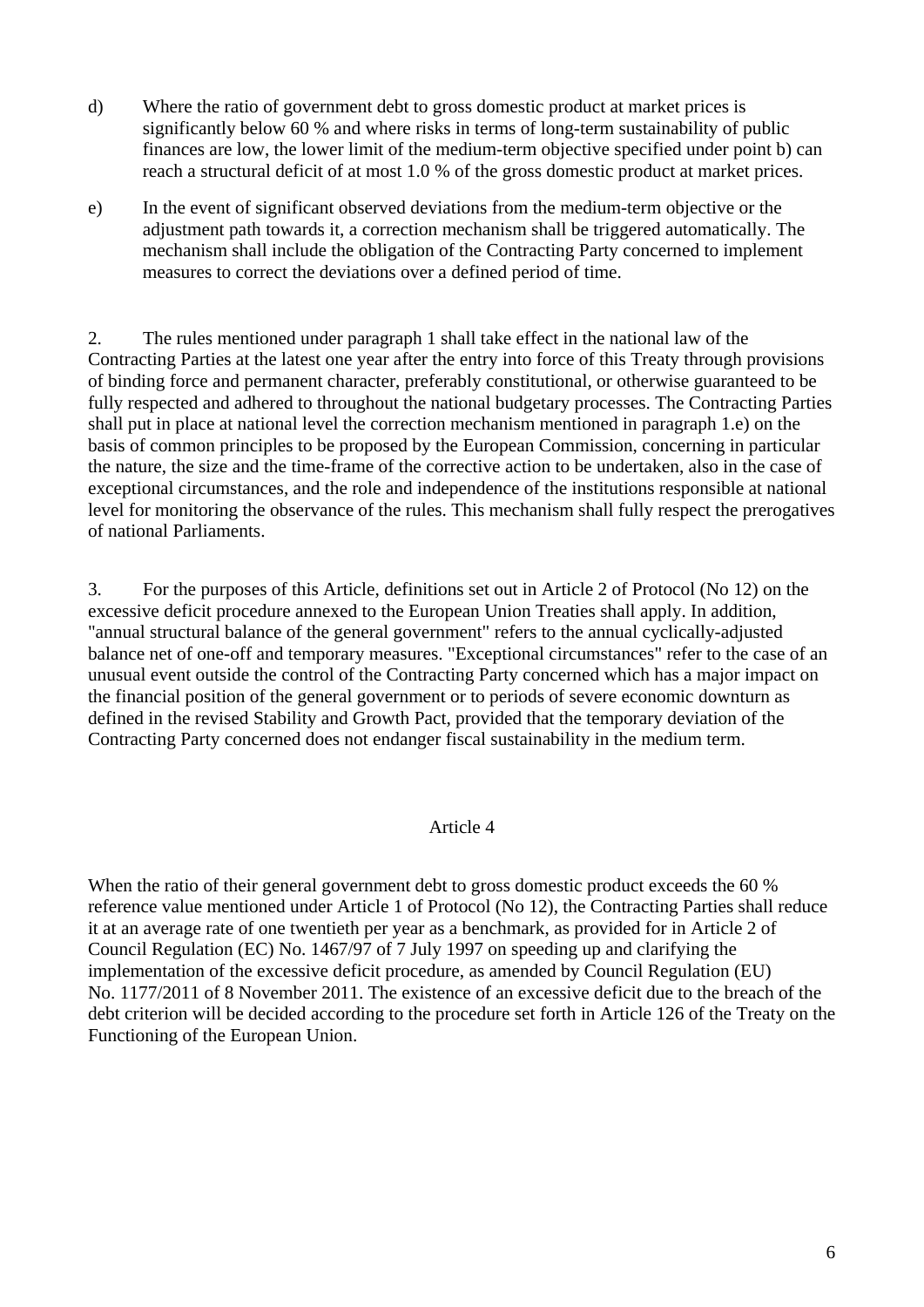## Article 5

1. The Contracting Parties that are subject to an excessive deficit procedure under the European Union Treaties shall put in place a budgetary and economic partnership programme including a detailed description of the structural reforms which must be put in place and implemented to ensure an effective and durable correction of their excessive deficits. The content and format of these programmes shall be defined in European Union law. Their submission to the European Commission and the Council for endorsement and their monitoring will take place within the context of the existing surveillance procedures of the Stability and Growth Pact.

2. The implementation of the programme, and the yearly budgetary plans consistent with it, will be monitored by the Commission and by the Council.

## Article 6

With a view to better coordinating the planning of their national debt issuance, the Contracting Parties shall report ex-ante on their public debt issuance plans to the European Commission and to the Council.

## Article 7

While fully respecting the procedural requirements of the European Union Treaties, the Contracting Parties whose currency is the euro commit to support the proposals or recommendations submitted by the European Commission where it considers that a Member State of the European Union whose currency is the euro is in breach of the deficit criterion in the framework of an excessive deficit procedure. This obligation shall not apply where it is established among the Contracting Parties whose currency is the euro that a qualified majority of them, calculated by analogy with the relevant provisions of the European Union Treaties without taking into account the position of the Contracting Party concerned, is opposed to the decision proposed or recommended.

## Article 8

1. The European Commission is invited to present in due time to the Contracting Parties a report on the provisions adopted by each of them in compliance with Article 3(2). If the European Commission, after having given the Contracting Party concerned the opportunity to submit its observations, concludes in its report that a Contracting Party has failed to comply with Article 3(2), the matter will be brought to the Court of Justice of the European Union by one or more of the Contracting Parties. Where a Contracting Party considers, independently of the Commission's report, that another Contracting Party has failed to comply with Article 3 (2), it may also bring the matter to the Court of Justice. In both cases, the judgment of the Court of Justice shall be binding on the parties in the procedure, which shall take the necessary measures to comply with the judgment within a period to be decided by the Court.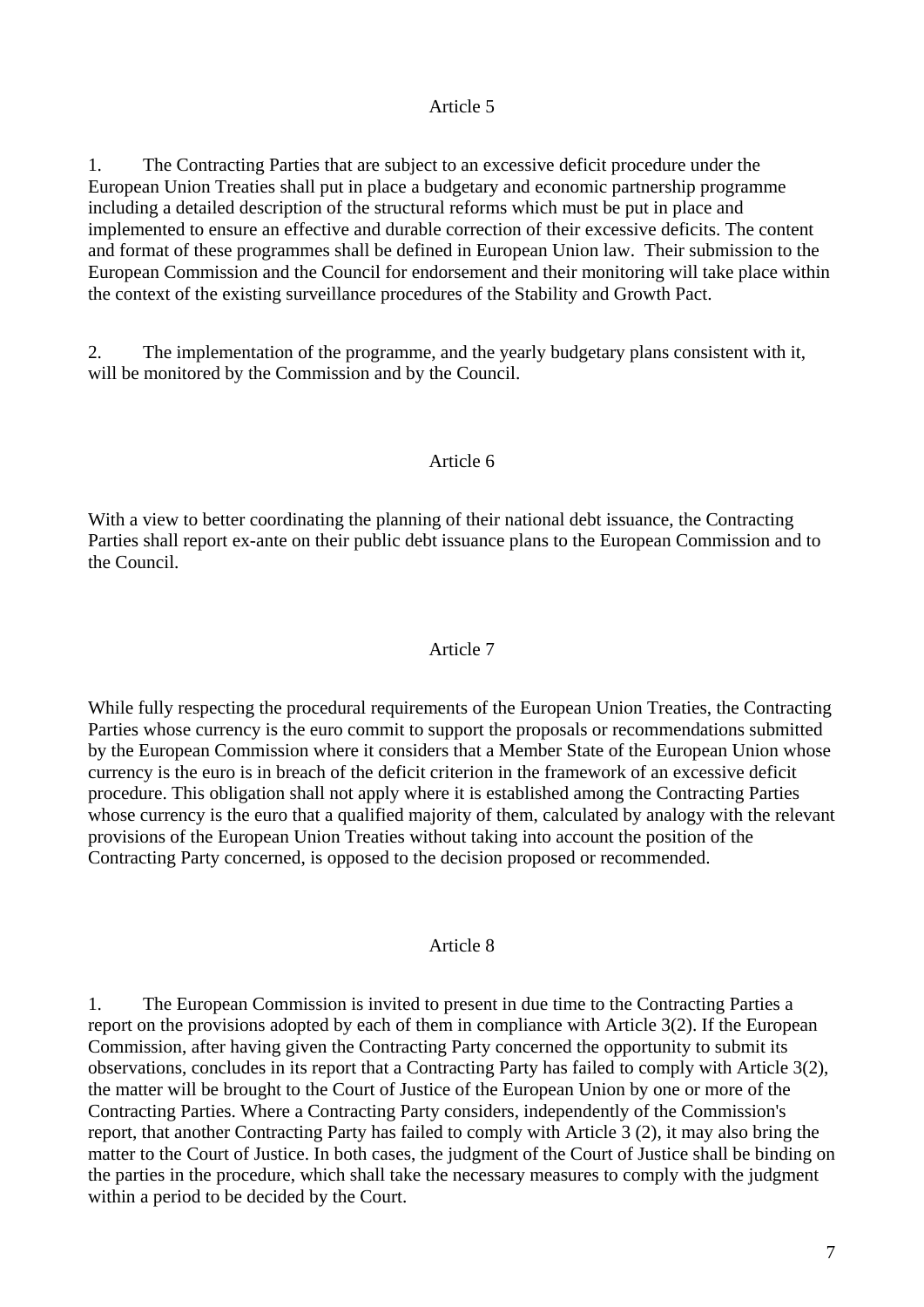2. If, on the basis of its own assessment or of an assessment by the European Commission, a Contracting Party considers that another Contracting Party has not taken the necessary measures to comply with the judgment of the Court of Justice referred to in paragraph 1, it may bring the case before the Court of Justice and request the imposition of financial sanctions following criteria established by the Commission in the framework of Article 260 of the Treaty on the Functioning of the European Union. If the Court finds that the Contracting Party concerned has not complied with its judgment, it may impose on it a lump sum or a penalty payment appropriate in the circumstances and that shall not exceed 0,1 % of its gross domestic product. The amounts imposed on a Contracting Party whose currency is the euro shall be payable to the European Stability Mechanism. In other cases, payments shall be made to the general budget of the European Union.

3. This Article constitutes a special agreement between the Contracting Parties within the meaning of Article 273 of the Treaty on the Functioning of the European Union

# TITLE IV

# ECONOMIC POLICY COORDINATION AND CONVERGENCE

#### Article 9

Building upon the economic policy coordination as defined in the Treaty on the Functioning of the European Union, the Contracting Parties undertake to work jointly towards an economic policy fostering the smooth functioning of the Economic and Monetary Union and economic growth through enhanced convergence and competitiveness. To that end, the Contracting Parties shall take the necessary actions and measures in all the domains which are essential to the good functioning of the euro area in pursuit of the objectives of fostering competitiveness, promoting employment, contributing further to the sustainability of public finances and reinforcing financial stability.

#### Article 10

In accordance with the requirements of the European Union Treaties, the Contracting Parties stand ready to make active use, whenever appropriate and necessary, of measures specific to those Member States whose currency is the euro as provided for in Article 136 of the Treaty on the Functioning of the European Union and of enhanced cooperation as provided for in Article 20 of the Treaty on European Union and in Articles 326 to 334 of the Treaty on the Functioning of the European Union on matters that are essential for the smooth functioning of the euro area, without undermining the internal market.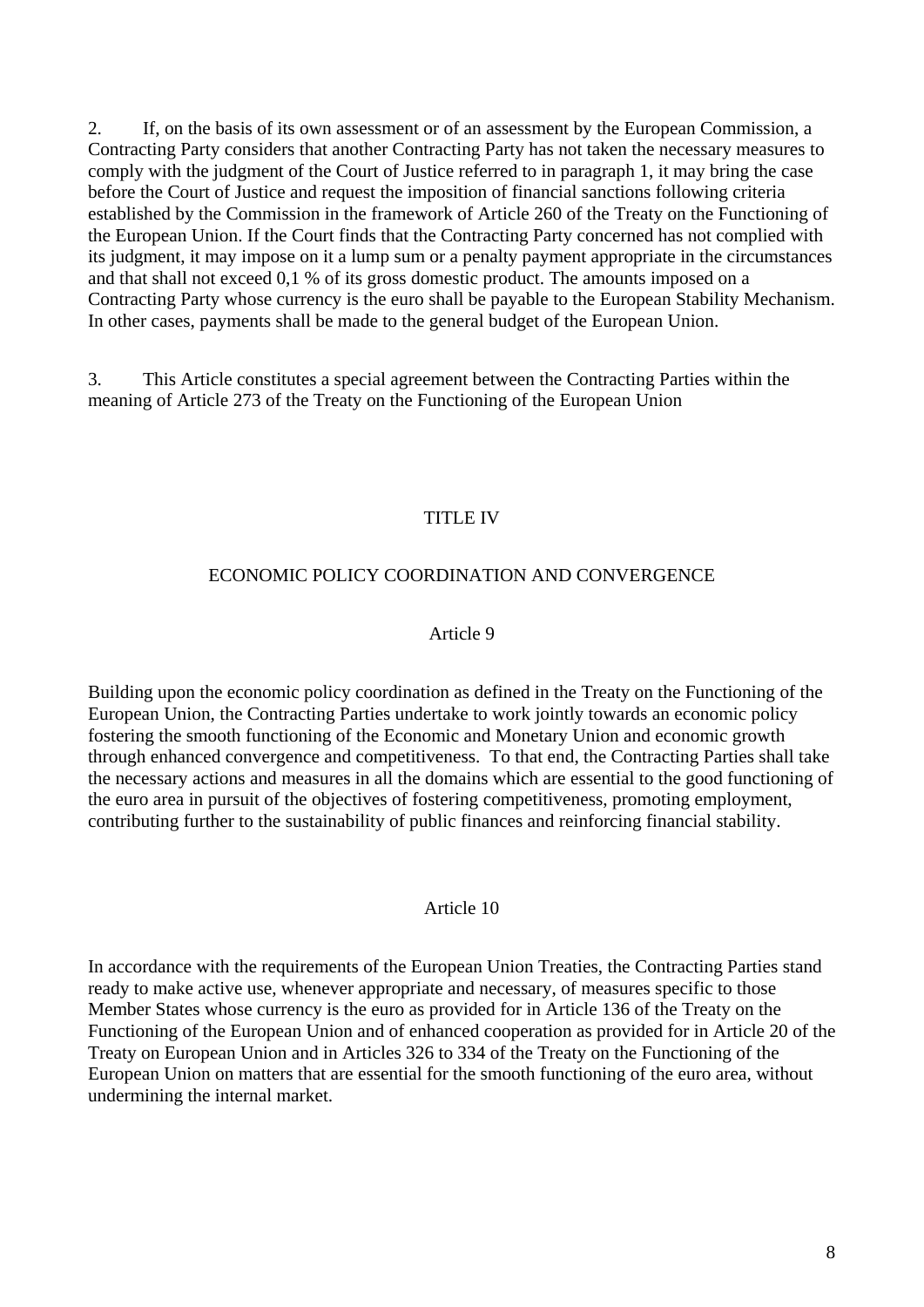#### Article 11

With a view to benchmarking best practices and working towards a more closely coordinated economic policy, the Contracting Parties ensure that all major economic policy reforms that they plan to undertake will be discussed ex-ante and, where appropriate, coordinated among themselves. This coordination shall involve the institutions of the European Union as required by European Union law.

## TITLE V

## GOVERNANCE OF THE EURO AREA

## Article 12

1. The Heads of State or Government of the Contracting Parties whose currency is the euro shall meet informally in Euro Summit meetings, together with the President of the European Commission. The President of the European Central Bank shall be invited to take part in the meetings. The President of the Euro Summit shall be appointed by the Heads of State or Government of the Contracting Parties whose currency is the euro by simple majority at the same time the European Council elects its President and for the same term of office.

2. Euro Summit meetings shall take place, when necessary, and at least twice a year, to discuss questions related to the specific responsibilities which the Contracting Parties whose currency is the euro share with regard to the single currency, other issues concerning the governance of the euro area and the rules that apply to it, and strategic orientations for the conduct of economic policies to increase convergence in the euro area.

3. The Heads of State or Government of the Contracting Parties, other than those whose currency is the euro, who have ratified this Treaty shall participate in discussions of Euro Summit meetings concerning competitiveness for the Contracting Parties, the modification of the global architecture of the euro area and the fundamental rules that will apply to it in the future, as well as, when appropriate and at least once a year, in discussions on specific issues of implementation of this Treaty on Stability, Coordination and Governance in the Economic and Monetary Union.

4. The President of the Euro Summit shall ensure the preparation and continuity of Euro Summit meetings, in close cooperation with the President of the European Commission. The body charged with the preparation and follow up of the Euro Summit meetings shall be the Euro Group and its president may be invited to attend the Euro Summit meetings for that purpose.

5. The President of the European Parliament may be invited to be heard. The President of the Euro Summit shall present a report to the European Parliament after each of the meetings of the Euro Summit.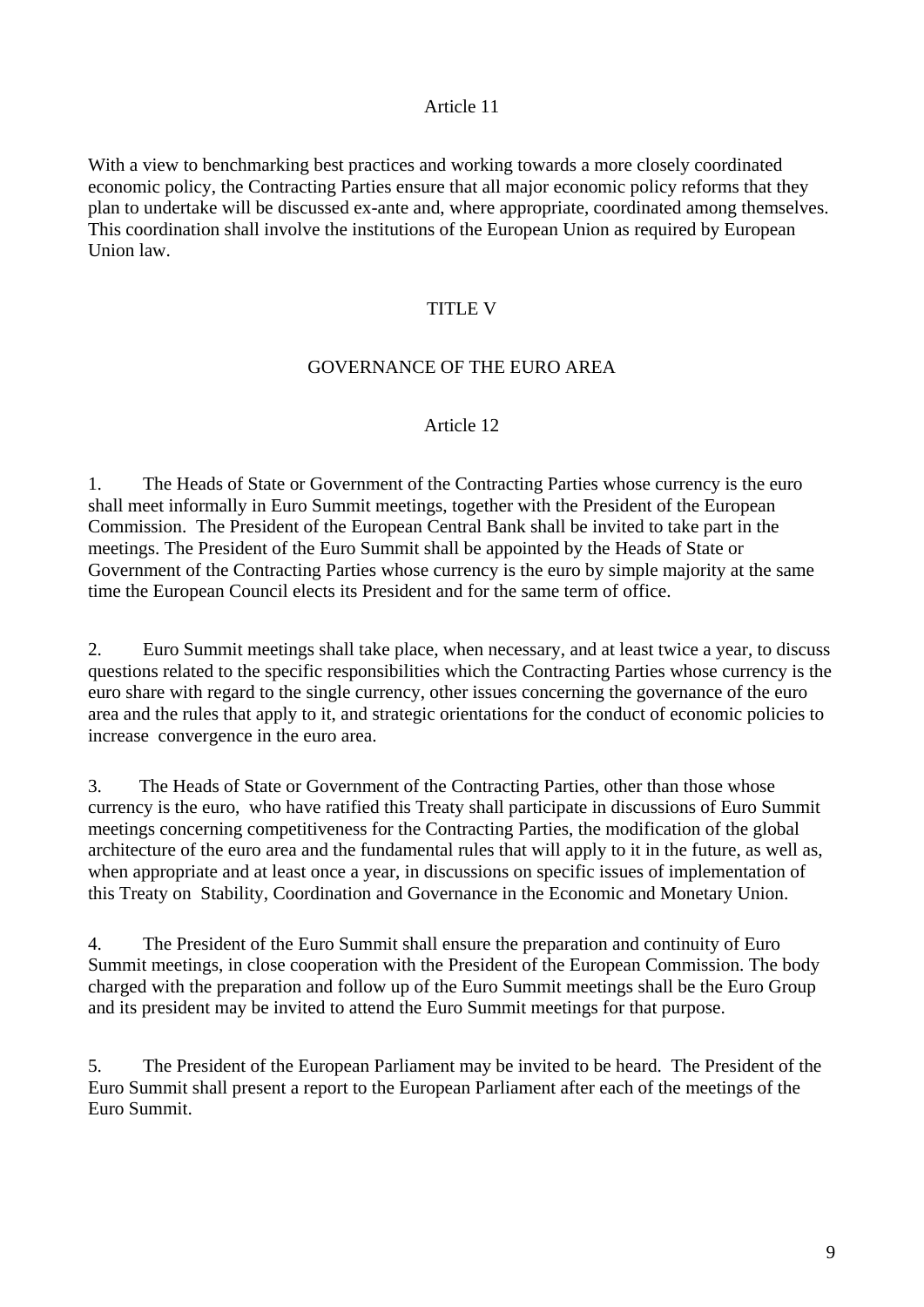6. The President of the Euro Summit shall keep the Contracting Parties whose currency is not the euro and the other Member States of the European Union closely informed of the preparation and outcome of the Euro Summit meetings.

## Article 13

As foreseen in Title II of Protocol (No 1) on the role of national Parliaments in the European Union annexed to the European Union Treaties, the European Parliament and the national Parliaments of the Contracting Parties will together determine the organisation and promotion of a conference of representatives of the relevant committees of the national Parliaments and representatives of the relevant committees of the European Parliament in order to discuss budgetary policies and other issues covered by this Treaty.

# TITLE VI

# GENERAL AND FINAL PROVISIONS

# Article 14

1. This Treaty shall be ratified by the Contracting Parties in accordance with their respective constitutional requirements. The instruments of ratification shall be deposited with the General Secretariat of the Council of the European Union.

2. This Treaty shall enter into force on 1 January 2013, provided that twelve Contracting Parties whose currency is the euro have deposited their instrument of ratification, or on the first day of the month following the deposit of the twelfth instrument of ratification by a Contracting Party whose currency is the euro, whichever is the earlier.

3. This Treaty shall apply as from the day of entry into force amongst the Contracting Parties whose currency is the euro and which have ratified it. It shall apply to the other Contracting Parties whose currency is the euro as from the first day of the month following the deposit of their respective instrument of ratification.

4. By derogation to paragraph 3, Article 12 shall apply to all Contracting Parties whose currency is the euro as from the date of the entry into force of this Treaty.